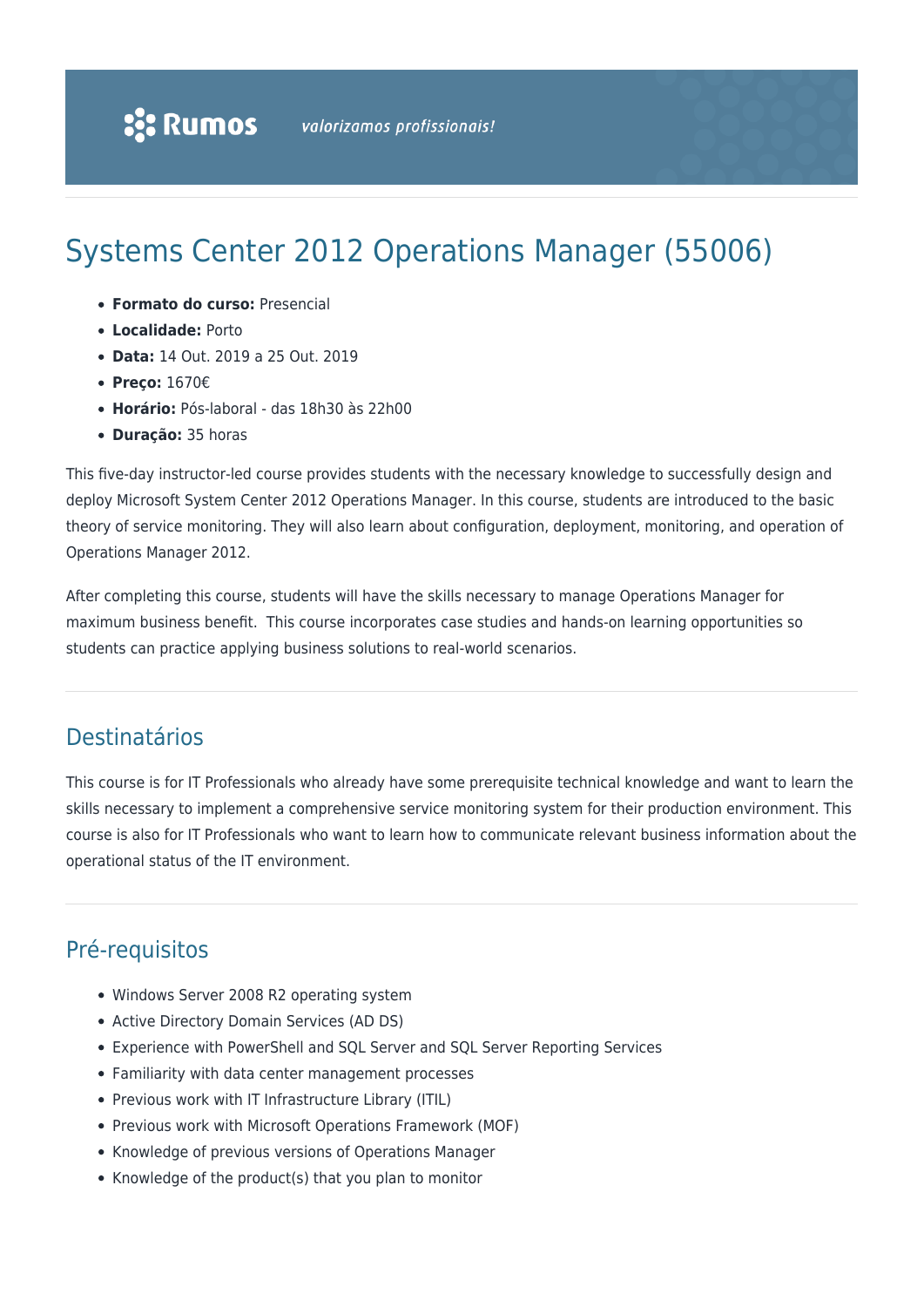# **Objectivos**

- Design and build a Production Service Monitoring Program
- Configure and administer Operations Manager 2012
- Deploy monitoring for servers, applications and services
- Deploy management packs
- Create monitors and rules
- Tune monitors and rules for maximum benefit
- Create and configure reports for IT and business consumption
- Meet and exceed SLAs to add value to business partners
- Configure monitoring views and administrative tasks
- Deploy monitoring for UNIX/Linux and Network Devices
- Configure Operations Manager 2012 role-based security
- Configure notifications, subscribers and subscriptions
- Configure general Operations Manager 2012 maintenance settings
- Describe the Operations Manager 2012 Gateway Server
- Automate Operations Manager with PowerShell
- Meet and exceed SLA's in order to bring value to business partners
- Integrate Operations Manager with other tools

# Programa

#### **Module 1: Introduction to System Center 2012 Operations Manager**

#### **Lessons**

- History and Evolution of System Center
- System Center 2012 Product Suite
- System Center 2012 Licensing
- System Center 2012 Operations Manager

#### **Lab : Introduction to System Center 2012 Operations Manager**

After completing this module, students will be able to:

- Explain the history and evolution of System Center
- Differentiate between each of the System Center 2012 products
- Describe System Center 2012 licensing
- Identify the purpose and function of Operations Manager 2012

#### **Module 2: Plan for Service Monitoring**

#### **Lessons**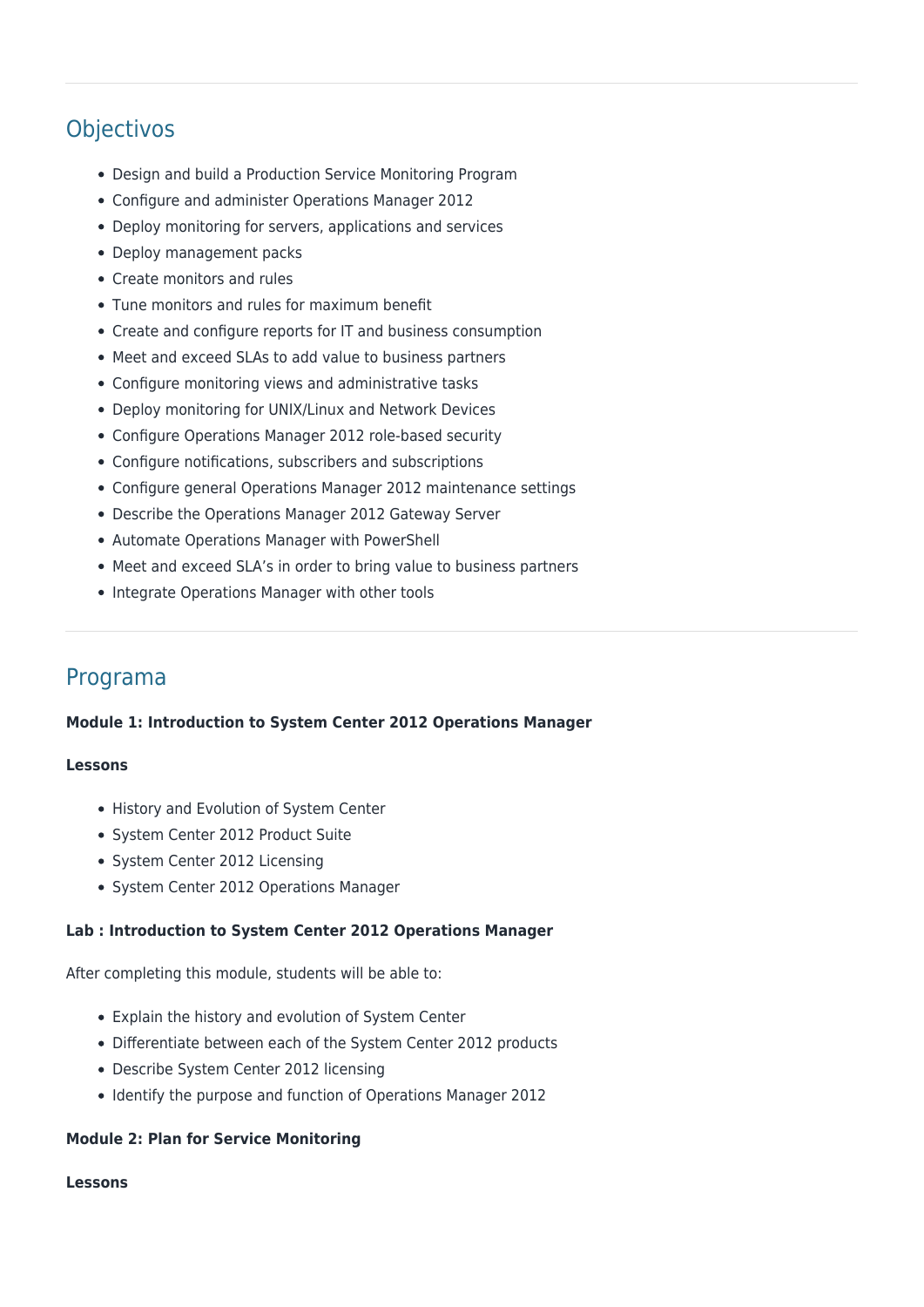- Introducing ITIL and MOF
- Designing the Service Monitoring Process
- Documenting the Service Monitoring Process

# **Lab : Plan for Service Monitoring**

After completing this module, students will be able to:

- Provide an overview of ITIL and MOF
- Design and document a service monitoring plan

# **Module 3: Plan an Operations Manager 2012 Deployment**

# **Lessons**

- Defining the Operations Manager 2012 Core Components
- Designing for High Availability
- Defining Core Hardware and Software Requirements
- Designing Network Device Monitoring Requirements
- Designing UNIX/LINUX Monitoring Requirements
- Designing Windows-Based Monitoring Requirements

# **Lab : Plan an Operations Manager 2012 Deployment**

After completing this module, students will be able to:

- Define what a management group and its components are
- Design a highly available System Center 2012 Operations Manager environment
- Plan and design the necessary hardware and software components
- Describe the necessary components for network device monitoring
- Describe the necessary components for UNIX/LINUX-based server monitoring
- Implement Windows-based server monitoring

# **Module 4: Deploy Operations Manager 2012**

#### **Lessons**

- Reviewing Environmental Prerequisites
- Installing Operations Manager 2012
- Verifying Operations Manager 2012 Installation and Additional Configuration
- Creating and Using Run As Accounts
- Implementing Active Directory Integration
- Designing and Implementing Role-Based Administration

# **Lab : Deploy Operations Manager 2012**

After completing this module, students will be able to:

List the environmental prerequisites needed to install Operations Manager 2012 and Active Directory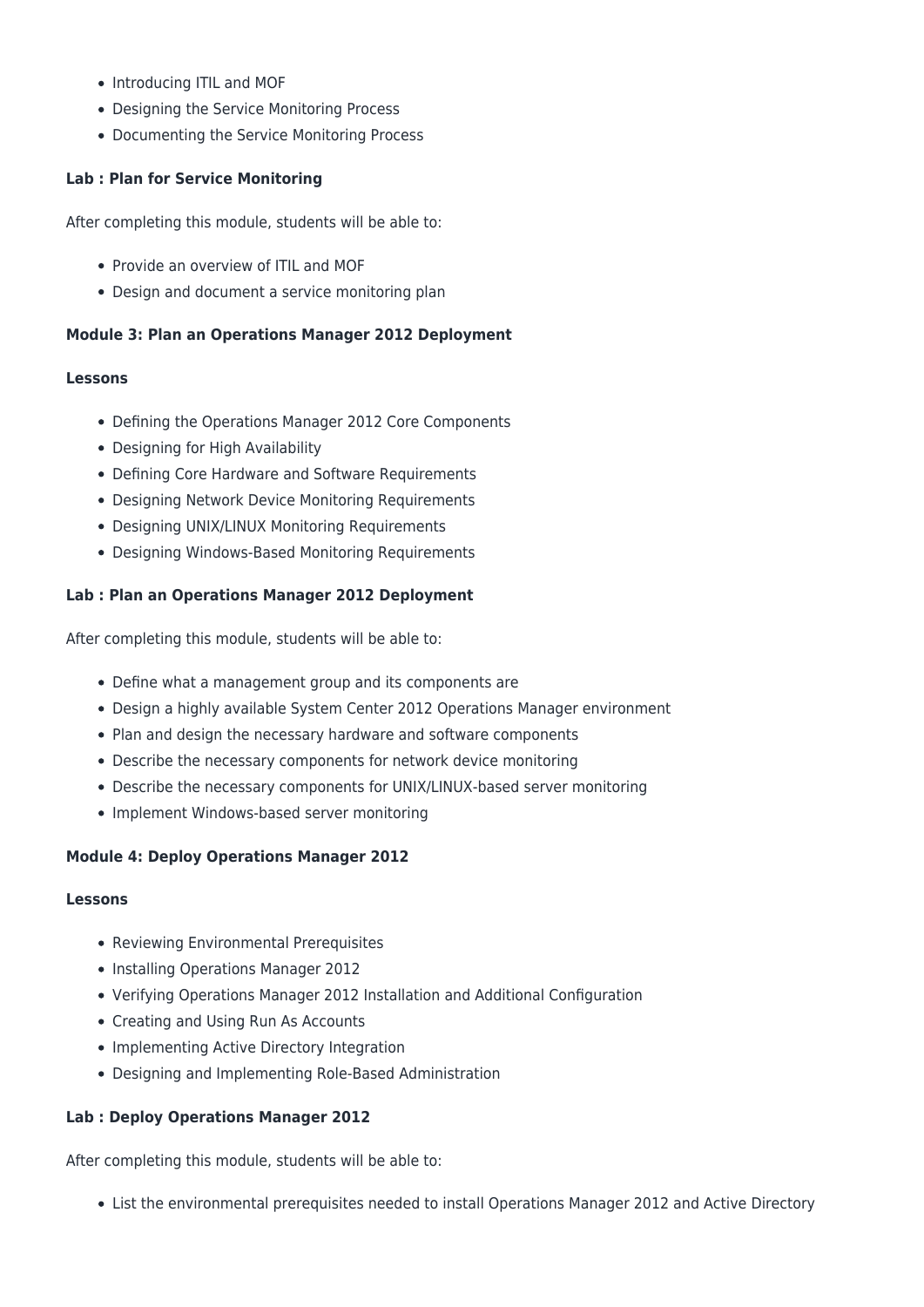accounts

- Describe how to install and configure a management group and its components
- Verify the successful implementation of basic management group components
- Create and use Run As accounts
- Design a role-based administrative model
- Explain what Active Directory Integration is

#### **Module 5: Deploy the Operations Manager 2012 Agent**

#### **Lessons**

- Reviewing the Operations Manger 2012 Agent
- Deploying the Operations Manager 2012 Agent
- Introducing Agent Failover

#### **Lab : Deploy the Operations Manager 2012 Agent**

After completing this module, students will be able to:

- Explain the agent architecture
- Explain agent deployment methods
- Describe what Active Directory auto assignment is
- Describe how the agent will handle a primary management server failure

#### **Module 6: Deployment and Administration of Monitoring (Management) Packs**

#### **Lessons**

- Introducing Monitoring (Management) Packs
- Understanding Most Commonly Used Monitoring (Management) Packs
- Modifying and Expanding Monitoring (Management) Packs: Overrides
- Monitoring (Management) Pack Administration Best Practices

#### **Lab : Deployment and Administration of Monitoring (Management) Packs**

After completing this module, students will be able to:

- Explain what a monitoring (management) pack is
- Describe the components of a monitoring (management) pack
- Explain how to obtain a monitoring (management) pack
- Deploy monitoring (management) pack
- Explain the difference between sealed and unsealed monitoring (management) packs
- Override a monitoring (management) pack
- Describe best practices for monitoring (management) pack administration

#### **Module 7: Tune Monitoring (Management) Packs**

#### **Lessons**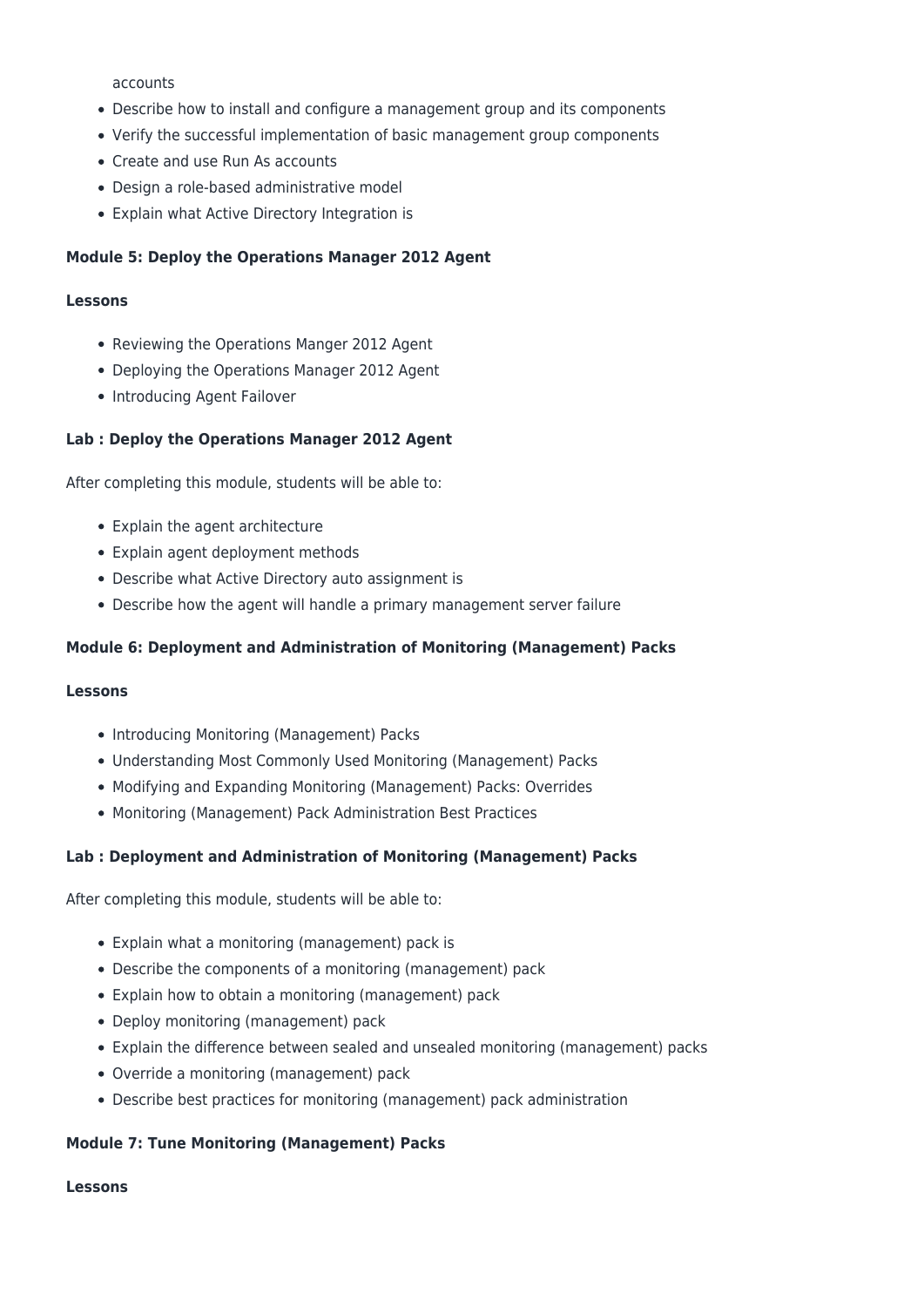- Introducing Alerts
- Tuning a Monitoring (Management) Pack
- Using Operations Manager Baseline Monitors and Rules
- Documenting Changes to Monitoring (Management) Packs

# **Lab : Tune Monitoring (Management) Packs**

After completing this module, students will be able to:

- Describe alerts
- Describe the monitoring (management) pack tuning process
- Describe baseline monitors and rules
- Document overrides

# **Module 8: Monitor Administration**

#### **Lessons**

- Exploring the Operations Console Monitoring Pane
- Administering Alerts
- Exploring Agent-Based Monitoring
- Customizing the Monitoring Pane

# **Lab : Monitor Administration**

After completing this module, students will be able to:

- Navigate the monitoring pane in the Operations console
- Investigate an alert
- Use Health Explorer
- Explain maintenance mode
- Describe and create Views

# **Module 9: Advanced Monitoring**

#### **Lessons**

- Monitoring Network Devices
- Monitoring UNIX/LINUX-Based Computers
- Monitoring .NET-Based Applications
- Expanding Operations Manager 2012 Monitoring

# **Lab : Advanced Monitoring**

After completing this module, students will be able to:

- Monitor network devices
- Monitor UNIX/LINUX-based computers
- Monitor .NET-based applications